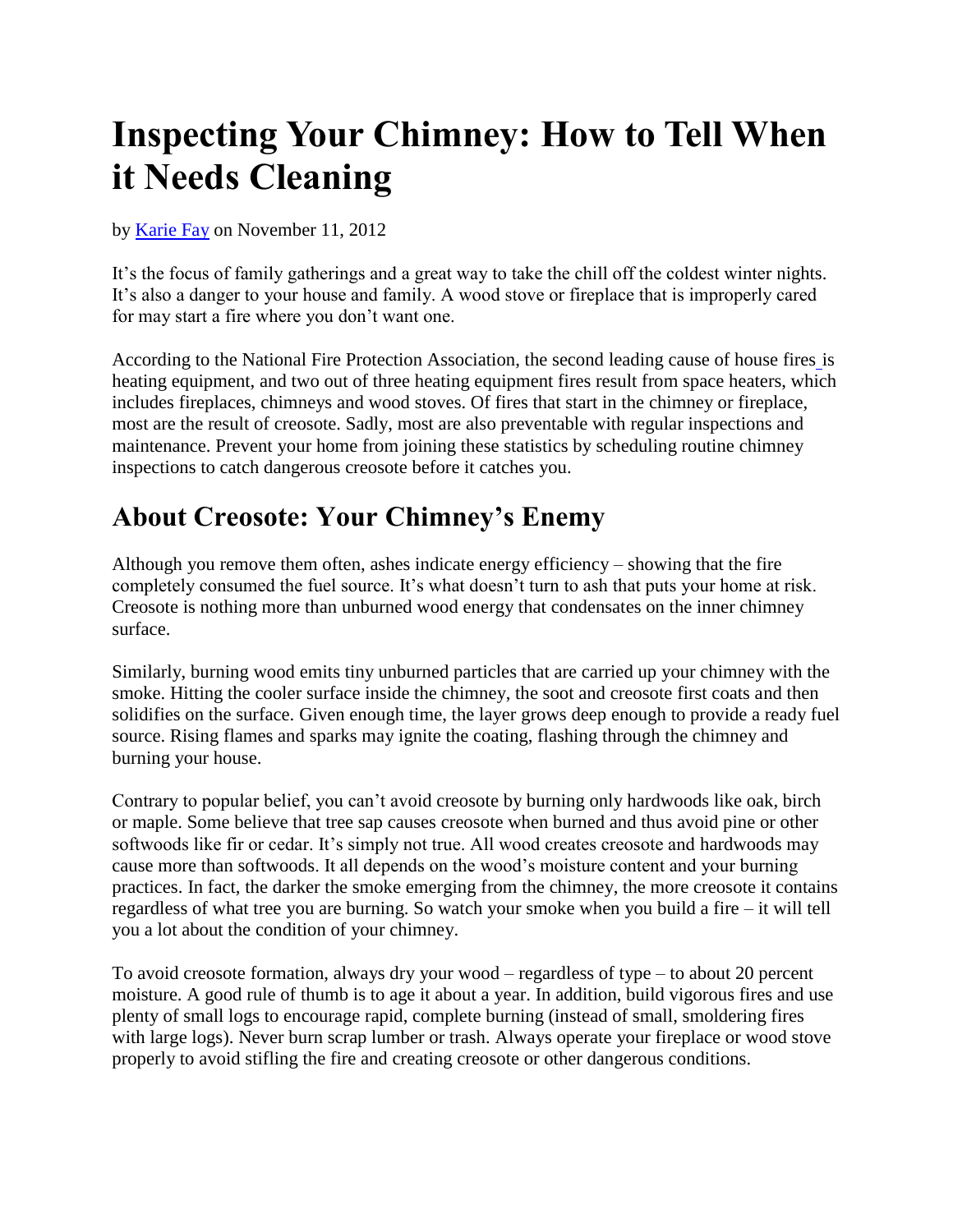## **Signs of Creosote Buildup**

Regular chimney cleaning will remove the inevitable buildup of creosote and soot. Unfortunately, there's no simple rule of thumb for when to do it. Don't rely on advice to do it once a year or at some other set time. Clean your chimney when it needs it – when the creosote is thick enough to warrant cleaning. You can't keep the chimney completely creosote-free, but left to sit, eventually it will harden into a stubborn glaze if it doesn't burn first.

Obviously, if you notice smoke flooding into your house, soot covering your furniture, even dark smoke constantly flowing from your chimney, you should suspect creosote issues. Creosote may not make itself known so readily, however. Until you know how much creosote your burning habits form, check your chimney regularly to catch the problem before it gets bad enough to become obvious. At least every three to four weeks is likely sufficient. While you're at it, consider expanding your creosote check into a complete system inspection. Once you get into the habit of checking each part, it will become second nature.

A note on chimney inspection and cleaning services: The average homeowner is completely capable of visually inspecting the chimney flue and even cleaning it (with the exception of chimneys covered in glazed creosote, in which case professional cleaning is necessary). Likely the best course of action is to hire a professional to inspect the chimney at the beginning of the season and clean or repair as required. Subsequent inspections, if not cleanings, you may then perform yourself if you feel capable. If you take plenty of notes and ask a lot of questions during the initial professional servicing, eventually you may become something of an expert yourself.

## **About Chimney Inspections**

- Inspections are best performed on still days, with little wind. Windy conditions may cause a condition called a downdraft. Downdrafts sweep soot, creosote and dangerous gasses into your house, especially while a fire is burning. You can feel a downdraft as a breeze in or emerging from the fireplace or stove. Opening a window or two helps create negative pressure, counteracting the downdraft. If the downdraft persists, the chimney may need to be raised higher above the house. Consult a professional for further information.
- Due to the presence of noxious substances, professional cleaners wear dust masks and safety goggles. Inhaling soot or creosote is never a healthy activity.
- The chimney is inspected from both inside the fireplace or wood stove and again from the top of the chimney.
- A strong flashlight beam will illuminate the flue walls. In some cases, a cleverly angled mirror will reveal the inside of the chimney when looking from a hard-to-access area like inside a wood stove.
- Any debris or obstructions, such as falling leaves or bird nests, must be removed before using your wood stove or fireplace. While birds may see it as a cozy little home, improper airflow may cause carbon monoxide buildup within the house.
- The chimney's inner surface should appear smooth and regular. Bumps, ridges, slick and bubbly surfaces or thick, scale-like buildup may indicate creosote. Any irregularities are